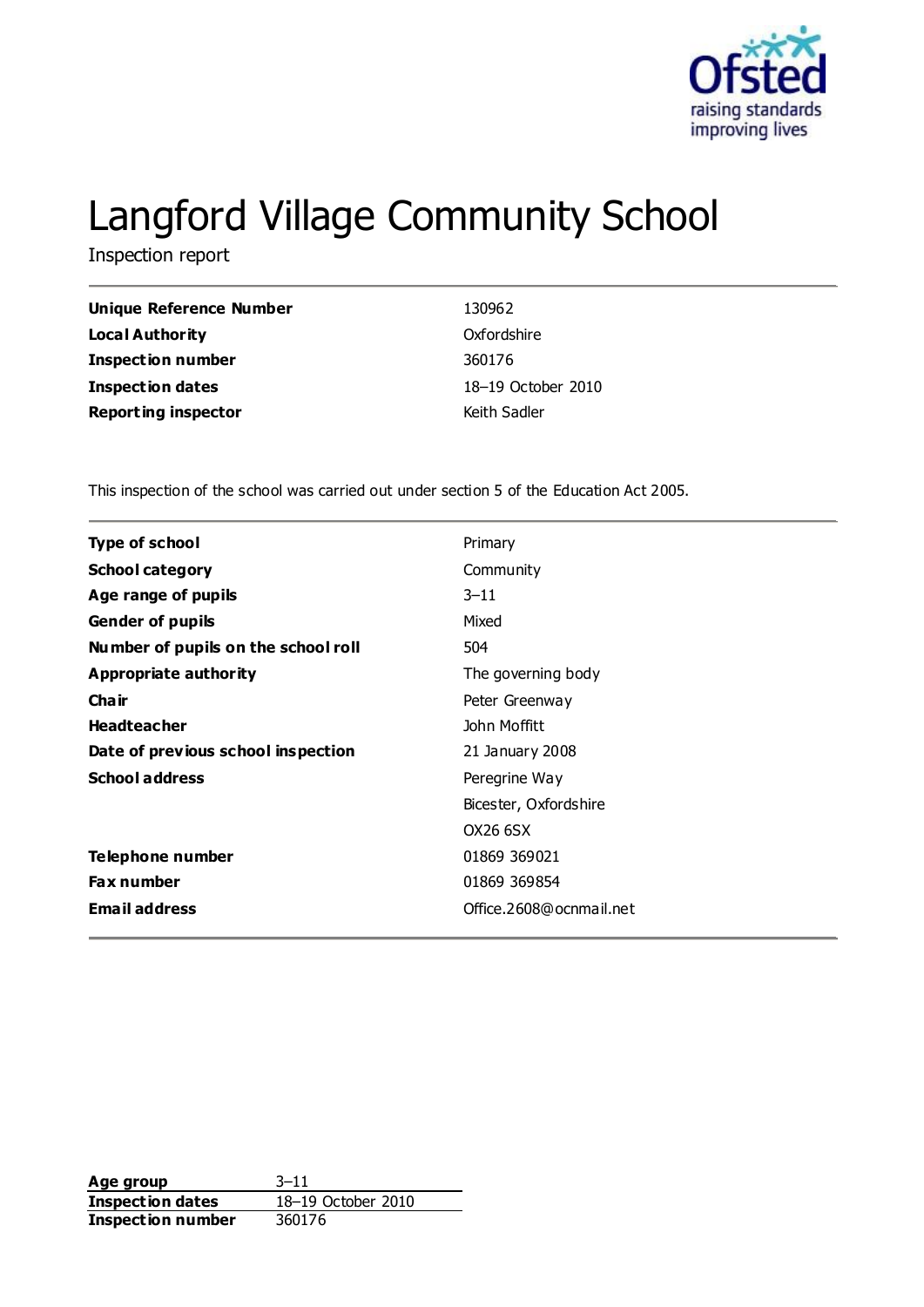The Office for Standards in Education, Children's Services and Skills (Ofsted) regulates and inspects to achieve excellence in the care of children and young people, and in education and skills for learners of all ages. It regulates and inspects childcare and children's social care, and inspects the Children and Family Court Advisory Support Service (Cafcass), schools, colleges, initial teacher training, work-based learning and skills training, adult and community learning, and education and training in prisons and other secure establishments. It assesses council children's services, and inspects services for looked after children, safeguarding and child protection.

Further copies of this report are obtainable from the school. Under the Education Act 2005, the school must provide a copy of this report free of charge to certain categories of people. A charge not exceeding the full cost of reproduction may be made for any other copies supplied.

If you would like a copy of this document in a different format, such as large print or Braille, please telephone 0300 1234 234, or email **[enquiries@ofsted.gov.uk](mailto:enquiries@ofsted.gov.uk)**.

You may copy all or parts of this document for non-commercial educational purposes, as long as you give details of the source and date of publication and do not alter the documentation in any way.

To receive regular email alerts about new publications, including survey reports and school inspection reports, please visit our website and go to 'Subscribe'.

Royal Exchange Buildings St Ann's Square Manchester M2 7LA T: 0300 1234 234 Textphone: 0161 618 8524 E: **[enquiries@ofsted.gov.uk](mailto:enquiries@ofsted.gov.uk)**

W: **[www.ofsted.gov.uk](http://www.ofsted.gov.uk/)**

© Crown copyright 2010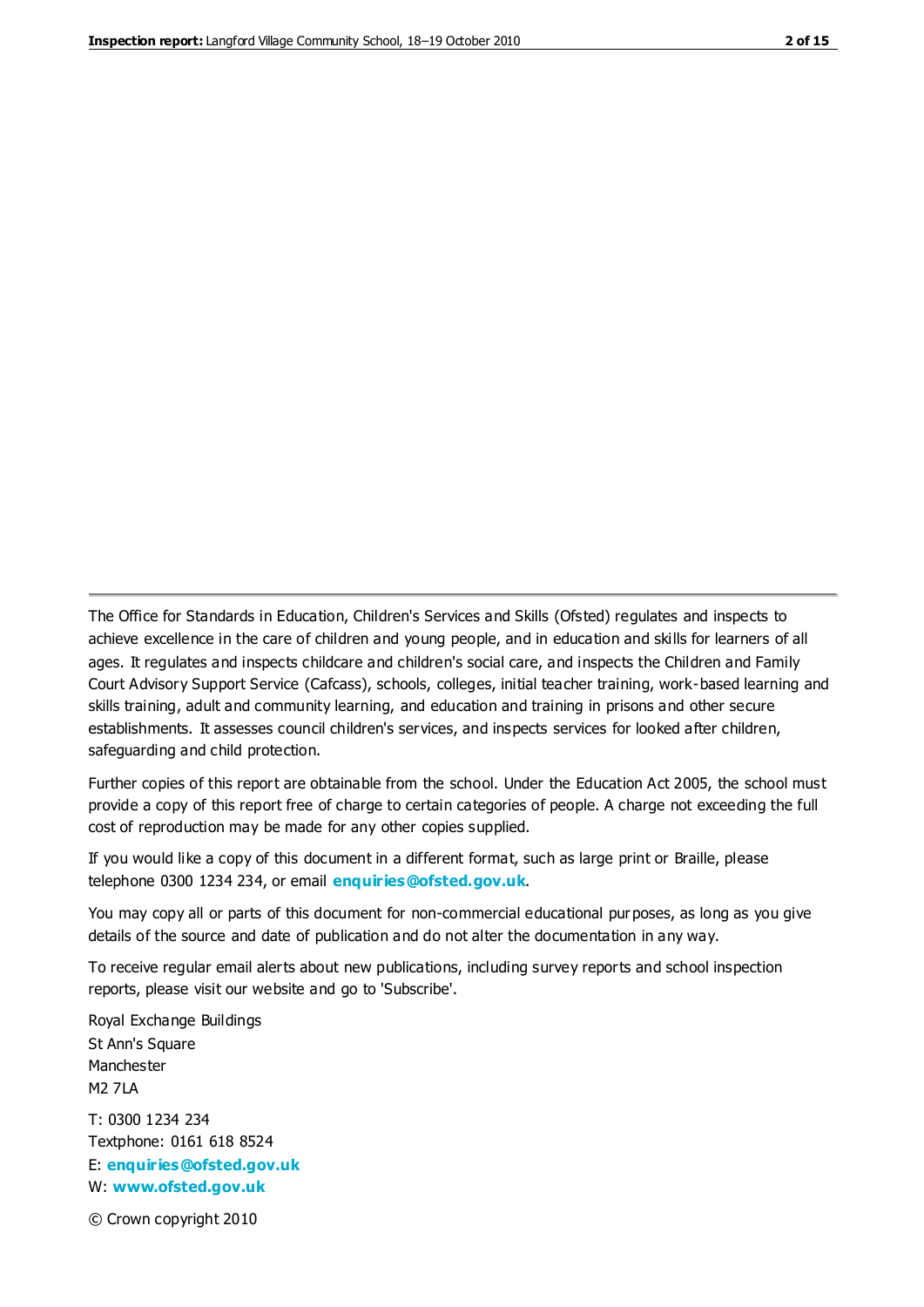# **Introduction**

This inspection was carried out by four additional inspectors. Twenty-four lessons were seen and 16 teachers and practitioners were observed. The inspectors held meetings with members of the governing body, staff, parents, carers, and groups of pupils. The school's work and a wide range of documentation were reviewed. This included the school's analysis of pupils' progress, teachers' lesson plans, the school improvement plan, leaders' monitoring records and pupils' work. Questionnaires from staff and pupils and from 174 parents and carers were analysed and their responses taken into account.

The inspection team reviewed many aspects of the school's work. It looked in detail at the following.

- Are pupils in Years 3 to 6 progressing well enough in their learning and are Year 6 pupils on track to meet their targets?
- $\blacksquare$  Is writing taught well?
- What role does the governing body play in the school's monitoring and evaluation processes?

# **Information about the school**

Langford is a large and over-subscribed primary school serving the Langford Village estate on the outskirts of Bicester. Most pupils are of White British heritage and there are a few from a range of other ethnic backgrounds. Although only a few pupils speak English as an additional language, these numbers are increasing. Most of those at an early stage of learning English are in either the Nursery or Reception classes. The proportion of pupils identified as having special educational needs and/or disabilities is about half the national average. Most of these pupils have learning difficulties. Very few pupils are known to be eligible to receive free school meals. The school has gained a number of awards including Healthy School and the sports Activemark.

In the Early Years Foundation Stage, Nursery children are enrolled on a part-time basis and they share a large unit with the two Reception classes. There is an on-site pre-school, 'Cygnets', which is not managed by the governing body and is subject to a separate inspection report. The school provides a breakfast club and after-school care. This is managed by the governing body and is included in this report.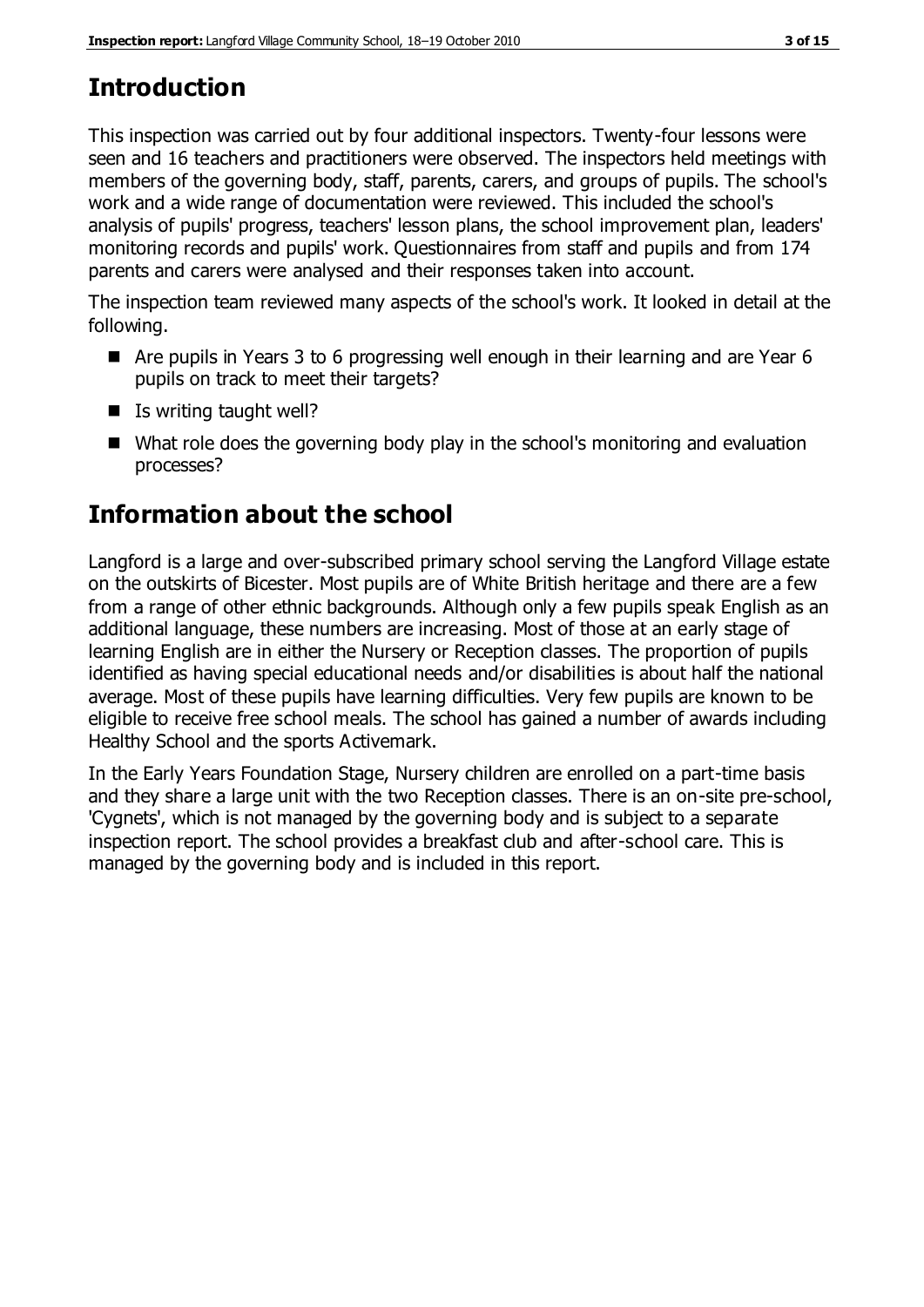### **Inspection judgements**

### **Overall effectiveness: how good is the school? 3**

### **The school's capacity for sustained improvement 3**

### **Main findings**

This is a satisfactory school. It has a number of good features, including the good quality of the teaching and the curriculum, and also some aspects that need to improve. Pupils enjoy school and they appreciate the strong family ethos which helps to promote their confidence and self-esteem effectively. This is the result of the good provision for pupils' care, guidance and support. Behaviour is good both in lessons and around the school, with older pupils showing care and consideration for younger ones. Attendance rates are high. The pupils' spiritual, moral, social and cultural development is good and, by the time that they reach Year 6, they develop into mature and responsible young people who are appropriately prepared for their move to secondary school. Most parents and carers are happy with their children's experience at the school and almost all say that their children enjoy school.

Pupils make satisfactory progress overall. They make good progress in both the Early Years Foundation Stage and in Years 1 and 2. This results in attainment at the end of Year 2 being above average. Progress slows in Years 3 to 6 to satisfactory levels. The strong emphasis that is placed on raising achievement in these year groups is starting to make an impact on attainment. Progress and learning is slower in Years 3 to 6 because teaching has not been as effective as that in Years 1 and 2. However, weaknesses are being overcome as teaching is becoming stronger, and this is having a positive benefit on learning. Inspection findings show that pupils make good progress in most lessons. However, over time, progress is satisfactory as previous underachievement is affecting overall progress. In English, progress is good in reading, but in writing, learning is hampered because teaching does not focus sufficiently on the development of pupils' grammar and punctuation which is weak. In mathematics, pupils' mental calculation skills are not sufficiently strong and this slows their learning. Senior leaders are keenly aware that learning has not yet been consolidated sufficiently to ensure that improvements are fully secure. Other positive factors are also influencing the strengthening of learning. There have, for example, been recent changes in the arrangements to track pupils' attainment and to review each pupil's progress. This means that any pupil who is in danger of slipping behind their expected progress is identified early and good programmes of support are being put in place. Furthermore, good and robust systems for monitoring teaching and learning are paying dividends because pupils' needs are clearly identified and support provided.

The large majority of teaching and learning observed by inspectors was good with some that was outstanding. A few lessons, all of which were in Years 3 to 6, were satisfactory. In all lessons, teachers manage pupils well and create a calm and purposeful atmosphere. However, when lessons are satisfactory rather than good or outstanding, assessments are not used sufficiently well to ensure that activities are challenging for all groups of pupils, particularly the more-able, and the pace of learning slows. Furthermore, too little

| 3            |  |
|--------------|--|
|              |  |
| $\mathbf{R}$ |  |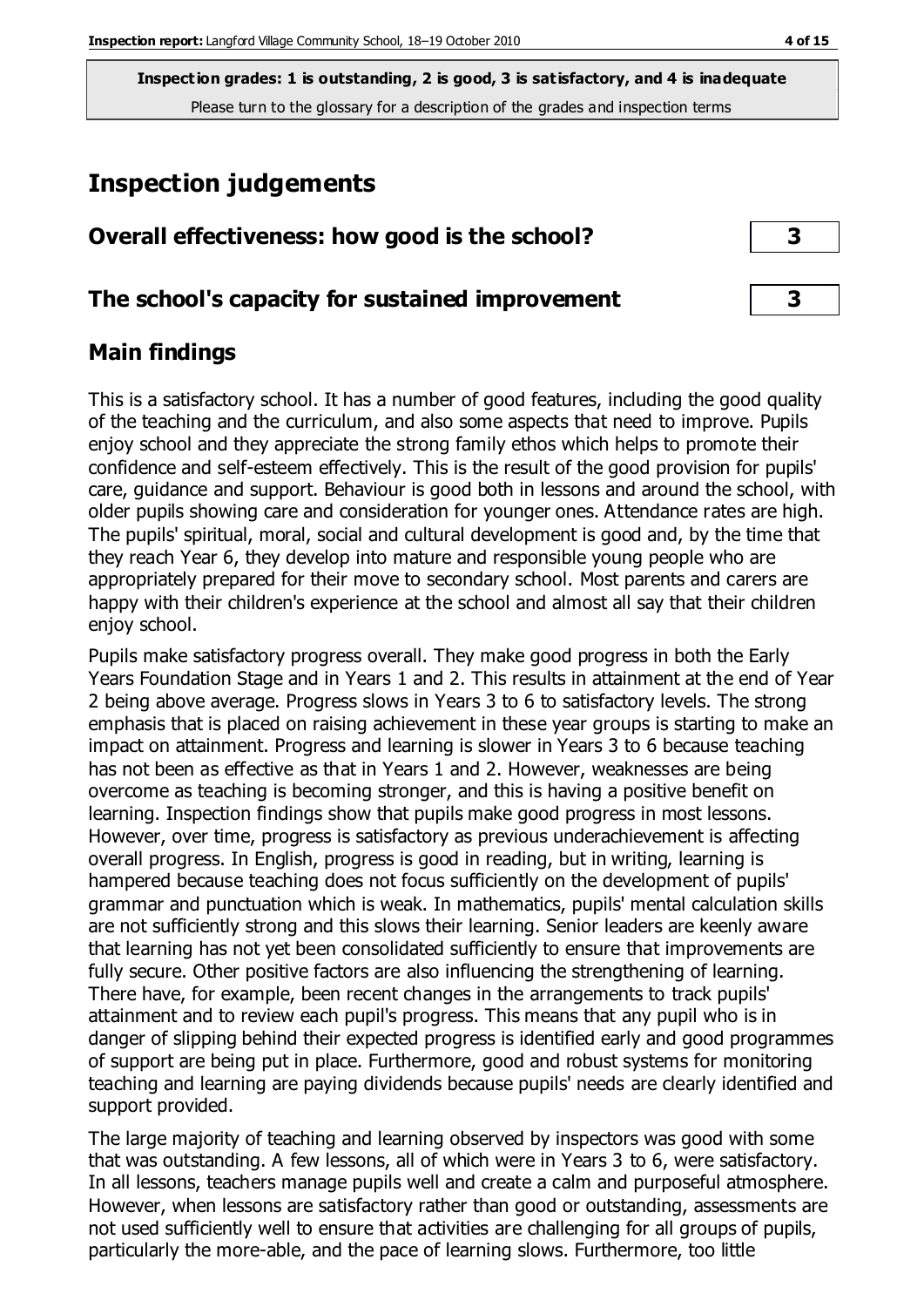emphasis is placed on ensuring pupils are clear about their learning targets. Pupils benefit from a well-organised curriculum that builds successfully on their interests and is planned to ensure that there are many opportunities for different subjects to be linked together. Pupils are rightly pleased with the wide range of enrichment opportunities, such as afterschool clubs and educational visits.

The headteacher is much admired by the school community and he has ensured that there is strong teamwork amongst the staff. There is a clear vision and a commitment to the school's improvement that is shared by staff and governors. There are good procedures for monitoring and evaluating the school's provision and pupils' learning, and this leads to a well-conceived improvement plan that provides a helpful tool for development. This ensures that the school's capacity to improve further is satisfactory.

### **What does the school need to do to improve further?**

- Consolidate recent improvements in pupils' progress and raise attainment by the end of Year 6 by:
	- sharpening pupils' mental calculation skills
	- improving pupils' writing skills by strengthening their grammar and punctuation.
- Increase the proportion of teaching that is consistently good or better, particularly in Years 3 to 6, by:
	- ensuring that work set is consistently challenging for all groups of pupils, particularly those of higher ability
	- $-$  making sure that the pace of learning is brisk
	- making pupils more aware of their longer-term targets and what they have to do to achieve them.

### **Outcomes for individuals and groups of pupils 3**

Pupils enter Year 1 with attainment that is generally above average, though writing skills are below average. Good progress in Years 1 and 2 ensures that attainment is above average at the end of Year 2. Progress in Years 3 to 6 is accelerating particularly in reading, though in writing it is slower. Currently, pupils learn well, though attainment is limited to average levels because of a history of some underachievement. Nonetheless, evidence from lessons, pupils' books and the school's assessment records shows that that current Year 6 pupils are on track to reach their targets, most being predicted to attain at above-average levels. A minority of the current Year 6 pupils are already working at the higher level and this marks a significant improvement from previous years' attainment. However, in a few lessons in Key Stage 2, progress remains slow for some pupils for whom the work set is not carefully matched to their ability. Due to the good support provided for pupils with learning difficulties and/or disabilities, these pupils make good progress towards their individual targets.

Pupils' enjoyment of school is exemplified by their high levels of attendance, positive attitudes in lessons and their willingness to cooperate. Their moral and social development is particularly good. For example, when discussing a visit to the 'forest school', even the youngest pupils showed understanding of threats to our environment. The Healthy School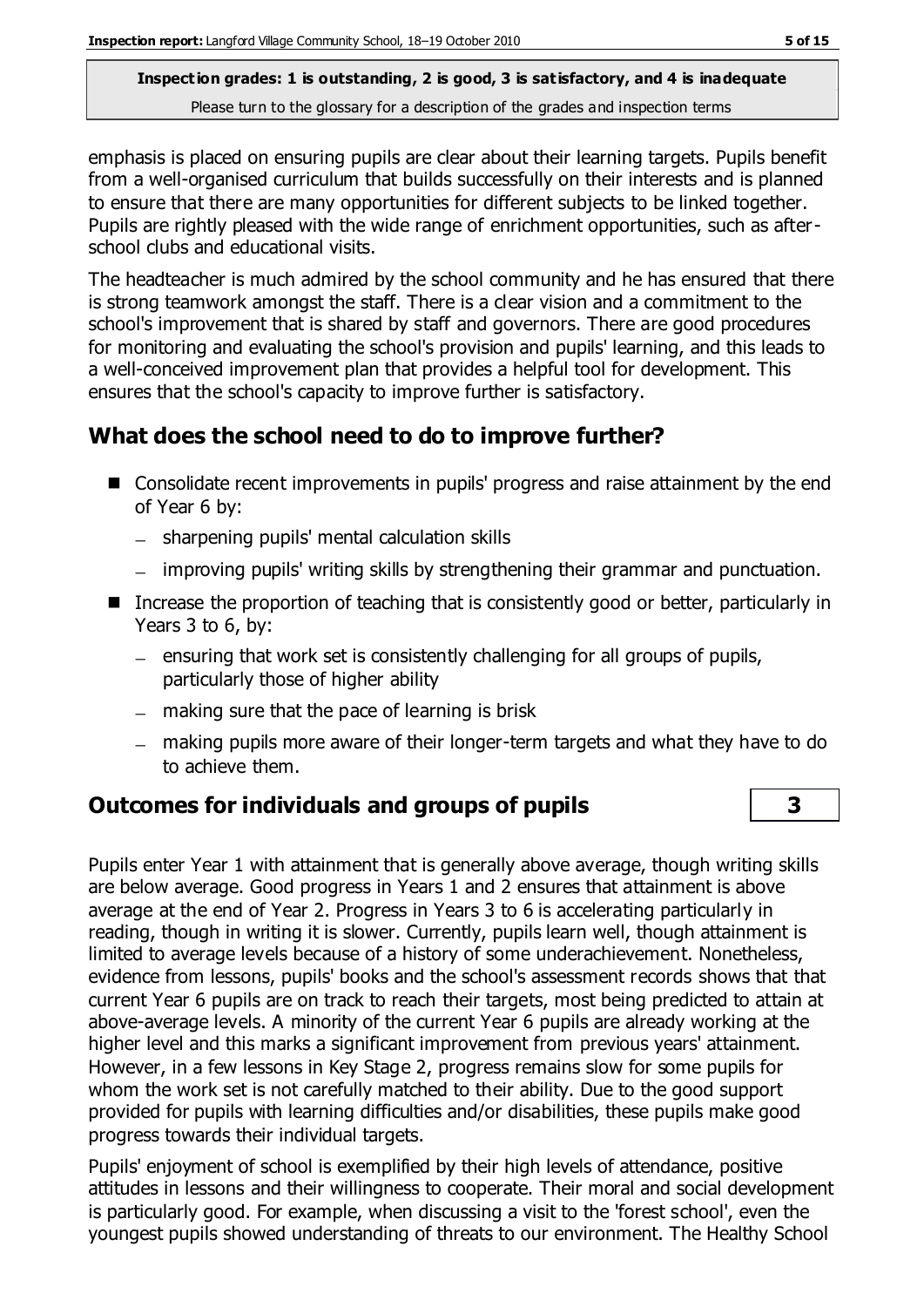and Activemark awards reflect the way the school successfully encourages pupils to adopt healthy lifestyles. Pupils enjoy taking on a range of responsibilities such as being members of the influential school council, supporting younger or more vulnerable pupils, and raising money to support local children's charities. Year 6 pupils are particularly proud of their 'business club' in which they are to sell recycled stationery in school. Pupils say they feel safe in school and appreciate the steps taken by adults to look after them. Parents and carers agree, as shown in the comment, 'Our children are kept very safe at school. The school is large, but it is managed in such a way that it doesn't feel large and intimidating

| Pupils' achievement and the extent to which they enjoy their learning                                                     | 3              |
|---------------------------------------------------------------------------------------------------------------------------|----------------|
| Taking into account:<br>Pupils' attainment <sup>1</sup>                                                                   | 3              |
| The quality of pupils' learning and their progress                                                                        | 3              |
| The quality of learning for pupils with special educational needs and/or disabilities<br>and their progress               | 2              |
| The extent to which pupils feel safe                                                                                      | 2              |
| Pupils' behaviour                                                                                                         | 2              |
| The extent to which pupils adopt healthy lifestyles                                                                       | $\overline{2}$ |
| The extent to which pupils contribute to the school and wider community                                                   | $\overline{2}$ |
| The extent to which pupils develop workplace and other skills that will contribute to<br>their future economic well-being | 3              |
| Taking into account:<br>Pupils' attendance <sup>1</sup>                                                                   |                |
| The extent of pupils' spiritual, moral, social and cultural development                                                   | 2              |

These are the grades for pupils' outcomes

to the children.'

<sup>1</sup> The grades for attainment and attendance are: 1 is high; 2 is above average; 3 is broadly average; and 4 is low

### **How effective is the provision?**

The large majority of lessons are of good quality. Recent improvements in the quality of teaching are beginning to have a positive impact on pupils' achievement in Years 3 to 6 in particular. Pupils' learning is supported strongly by their positive and mature attitudes which are developed well by teachers who take many opportunities to provide paired and collaborative learning tasks. Good learning is achieved consistently in most lessons when pupils are motivated and enthused at the prospect of a challenge. An example of this was seen in an outstanding Year 2 lesson when the pupils were delighted when testing each other about how they were partitioning two digit numbers to double them. 'I've really got this,' proudly announced one successful pupil. Learning is aided by very good marking of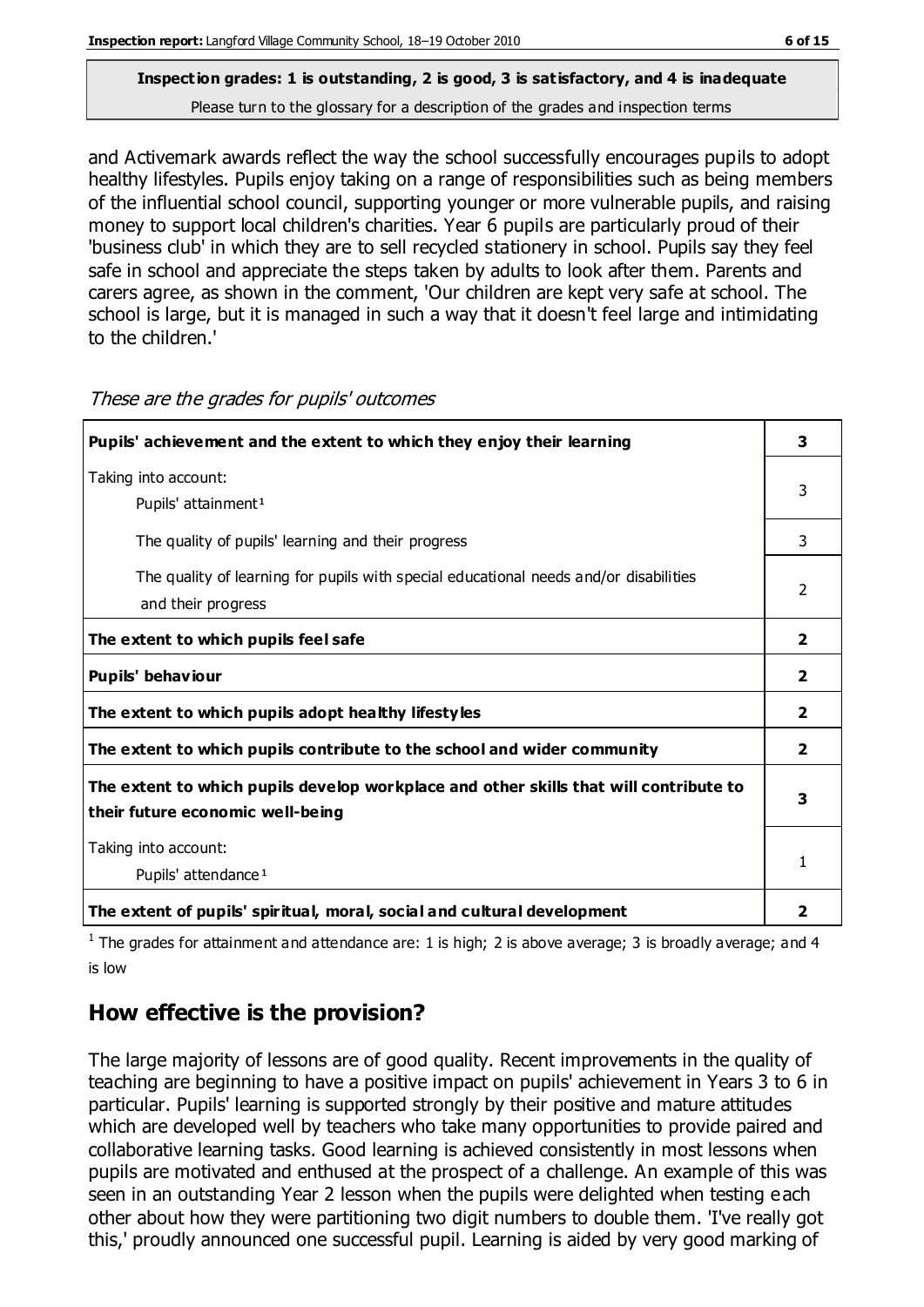pupils' work. Lesson objectives are made clear in books, and teachers provide detailed comments about the pupils' work. There are many examples of pupils being actively engaged in reflecting on their learning or responding to teachers' comments. However, pupils are not always clear about their longer-term targets in literacy and numeracy, and what they need to do to reach them. This limits the use of assessment to support learning to satisfactory levels.

Pupils are well known by the adults and are treated as individuals, which is a feature of the good levels of care, guidance and support provided. A further positive feature is the way that the school successfully nurtures pupils who are potentially vulnerable. There is structured support for families, and also play therapy for those that have emotional and behavioural difficulties. This provision helps to remove potential barriers to learning. In addition, parents and carers appreciate the good quality before- and after-school clubs that operate for rather longer than is normally found.

The school provides an attractive learning environment which fully reflects the broad curriculum. Topics are carefully chosen to interest and engage the pupils, and to draw on many subject areas. Year 5, for example, when studying Britain in the 1930s, thoroughly enjoyed a dance session in which they were learning to waltz! The school has recently amended the curriculum to ensure that more time is allocated to the teaching of the basic skills of literacy and numeracy in Years 3 to 6, and there are indications that this is already paying dividends.

| The quality of teaching                                                            |  |
|------------------------------------------------------------------------------------|--|
| Taking into account:                                                               |  |
| The use of assessment to support learning                                          |  |
| The extent to which the curriculum meets pupils' needs, including, where relevant, |  |
| through partnerships                                                               |  |
| The effectiveness of care, guidance and support                                    |  |

These are the grades for the quality of provision

### **How effective are leadership and management?**

The headteacher has a strong commitment to meeting the needs of pupils and, despite the large size of the school, he knows them as individuals. Since the last inspection, he has brought more rigour and accountability to teaching and learning by strengthening tracking procedures, ensuring that teaching and learning are closely monitored, and by developing the leadership and management skills of staff and governors. He is supported well by senior staff and subject leaders. Nonetheless, the school's drive for improvement is satisfactory rather than good because it is only recently that learning in Years 3 to 6 is beginning to match the good progress seen in Years 1 and 2, and it is too early for the school to have fully tackled the legacy of previous underachievement.

Governance is good. Governors ensure that they fulfil their role to both support and to provide challenge for the staff. There are good procedures in place for them to check provision and learning, and these are currently being boosted by the introduction of 'monitoring mates' which are intended to further enhance their links with staff.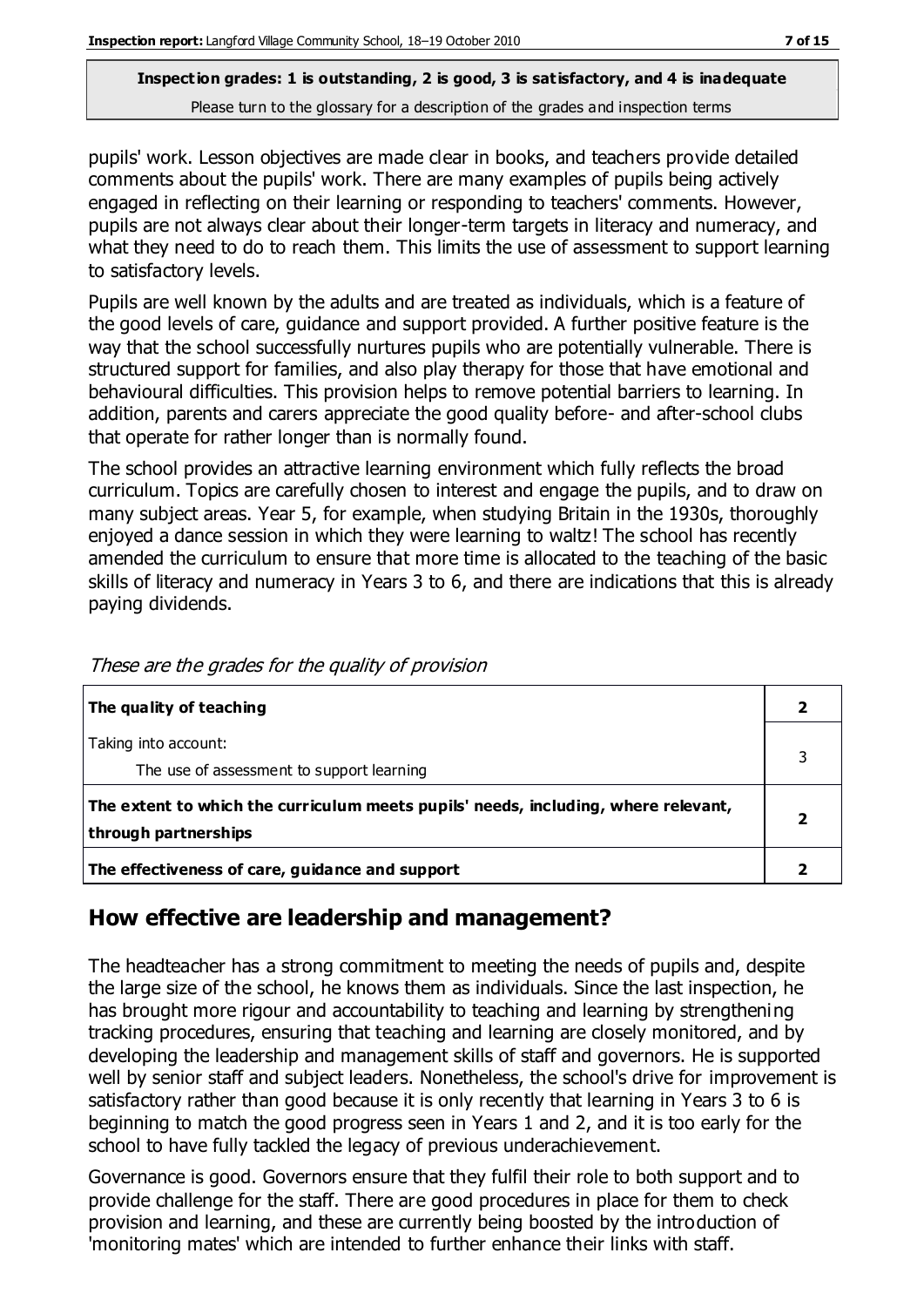Pupils' safety and welfare is central to the school's work and all safeguarding arrangements are robustly implemented and constantly reviewed. In many respects, the school works effectively to promote equal opportunities. Discrimination is not tolerated, and its inclusive philosophy is reflected in the strong support that is employed to meet the needs of potentially vulnerable pupils, several of whom have transferred into the school from other schools. Nonetheless, differences in progress and learning, together with the lack of opportunities for more-able pupils in particular to attain above-average levels, limits the promotion of equality of opportunity to satisfactory.

The school provides a cohesive community, and there are effective partnership links with other local schools, and also with parents and carers. In addition, good links are established with the local community, and also with a school in Uganda. Displays of this school and its work enrich the lives of Langford pupils and help them to develop an understanding of other communities. However, the school rightly recognises that there is a need to strengthen pupils' understanding of different communities in the United Kingdom, and plans to develop a link with a school in Oxford that serves a different community are well founded.

| The effectiveness of leadership and management in embedding ambition and driving<br><i>improvement</i>                                                           | 3              |
|------------------------------------------------------------------------------------------------------------------------------------------------------------------|----------------|
| Taking into account:<br>The leadership and management of teaching and learning                                                                                   | 2              |
| The effectiveness of the governing body in challenging and supporting the<br>school so that weaknesses are tackled decisively and statutory responsibilities met |                |
| The effectiveness of the school's engagement with parents and carers                                                                                             | $\mathbf{2}$   |
| The effectiveness of partnerships in promoting learning and well-being                                                                                           | $\overline{2}$ |
| The effectiveness with which the school promotes equality of opportunity and tackles<br>discrimination                                                           | 3              |
| The effectiveness of safeguarding procedures                                                                                                                     | $\mathbf{2}$   |
| The effectiveness with which the school promotes community cohesion                                                                                              | 3              |
| The effectiveness with which the school deploys resources to achieve value for money                                                                             | 3              |

These are the grades for leadership and management

# **Early Years Foundation Stage**

Effective induction arrangements enable children to settle quickly into the Nursery. This is aided by the close links with the on-site pre-school provision. Consequently, even though they have only been in school for a few weeks, these children are already confident and secure, and have a good understanding of routines and where they can learn and play together. Their personal well-being is aided by the caring nature of the adults, and also because Reception-age children take pride in looking after younger children.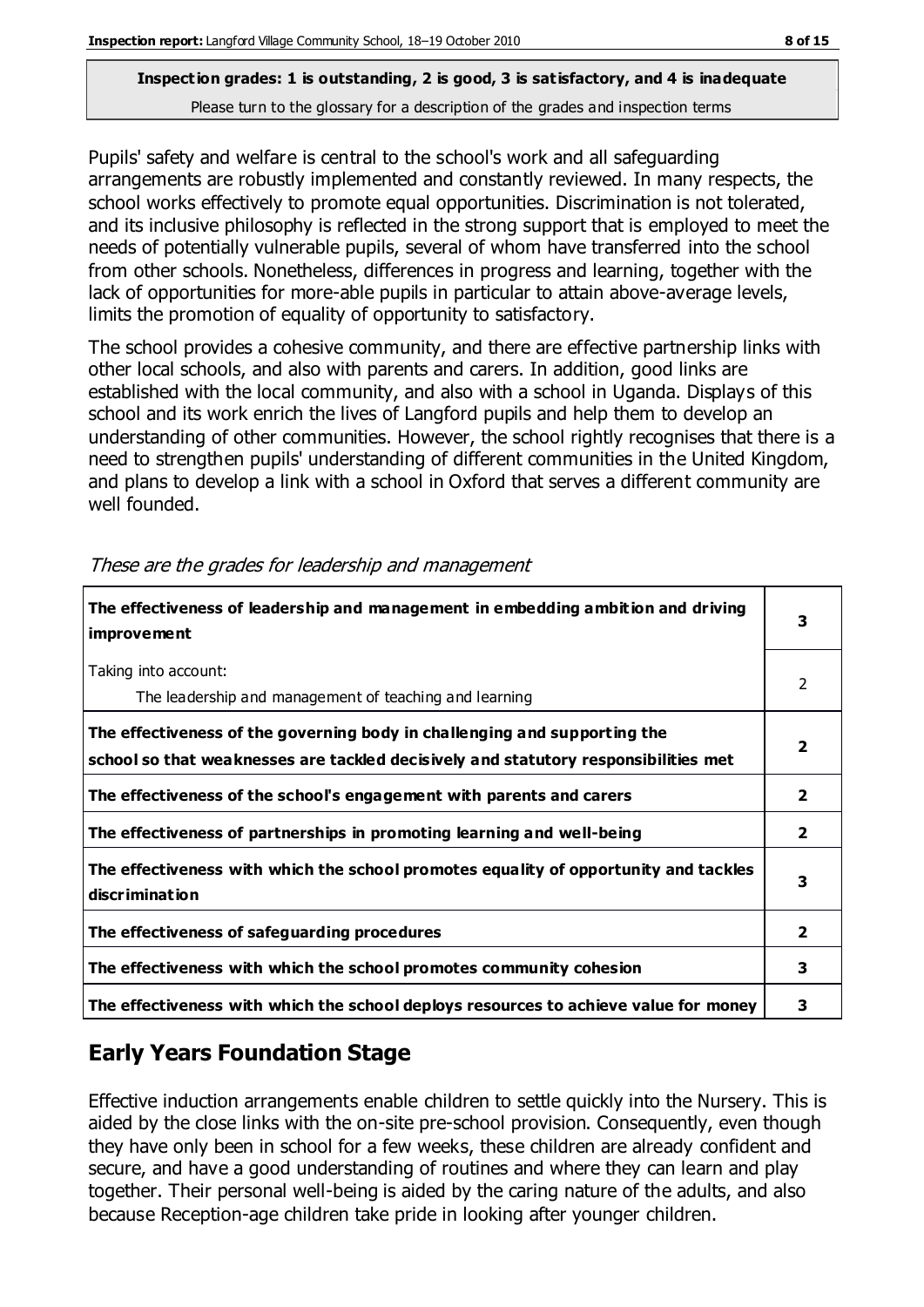Attainment on entry to the Nursery is broadly in line with typical expectations. Children learn well because teaching is good. Their days are successfully divided between doing activities with their own key worker and also learning through play with older children with the support of teachers or key workers. An increasing number of children who are at an early stage of learning English enter either the Nursery or Reception classes. These children are supported well and quickly integrate with other children as they are helped to learn the social routines of the unit and also successfully develop their language skills. Children make good progress in most areas of learning. However, even though children's language and reading skills are successfully developed, progress in communication, language and literacy is slower because writing skills are not as well developed. This aspect of the curriculum is being reviewed and strengthened.

Systematic planning ensures that there is a coherent balance of experiences across all areas of learning. This is aided by the regular movement of the teachers and key persons from one area to another. Arrangements to assess the children are good, though rather cumbersome. This is partly due to the large number of adults and children and also to the very comprehensive recordings taken. Nonetheless, the children's 'learning journey' record provides a comprehensive and helpful picture of progress. The class work closely as a team, and good leadership ensures that morale is high and staff are united in ensuring that children thoroughly enjoy school and achieve well.

| <b>Overall effectiveness of the Early Years Foundation Stage</b>                      |  |
|---------------------------------------------------------------------------------------|--|
| Taking into account:<br>Outcomes for children in the Early Years Foundation Stage     |  |
| The quality of provision in the Early Years Foundation Stage                          |  |
| The effectiveness of leadership and management of the Early Years Foundation<br>Stage |  |

These are the grades for the Early Years Foundation Stage

### **Views of parents and carers**

Even though the very large majority of parents and carers are happy with their children's experiences at the school, and almost all say that their children enjoy school and the school helps them to have a healthy lifestyle, some concerns were expressed. Largest amongst these was the very small minority that said that the school does not inform parents and carers well enough about their children's progress. Two lesser concerns relate to the school's dealing with unacceptable behaviour and the account that the school takes of parents' and carers' suggestions. These three areas were investigated as part of the inspection. The school's procedures to inform parents and carers about pupils' progress were found to be good. As well as regular newsletters, detailed summarised annual reports and formal opportunities to meet with staff, informal opportunities are available and were observed by inspectors at the start of the school day. The school's procedures to deal with any unacceptable behaviour are good. There is a robust behaviour policy which operates successfully in practice. Although there are a few pupils who have particular emotional and behavioural needs, these pupils are managed successfully. Good partnerships with parents and carers, and also good communication channels with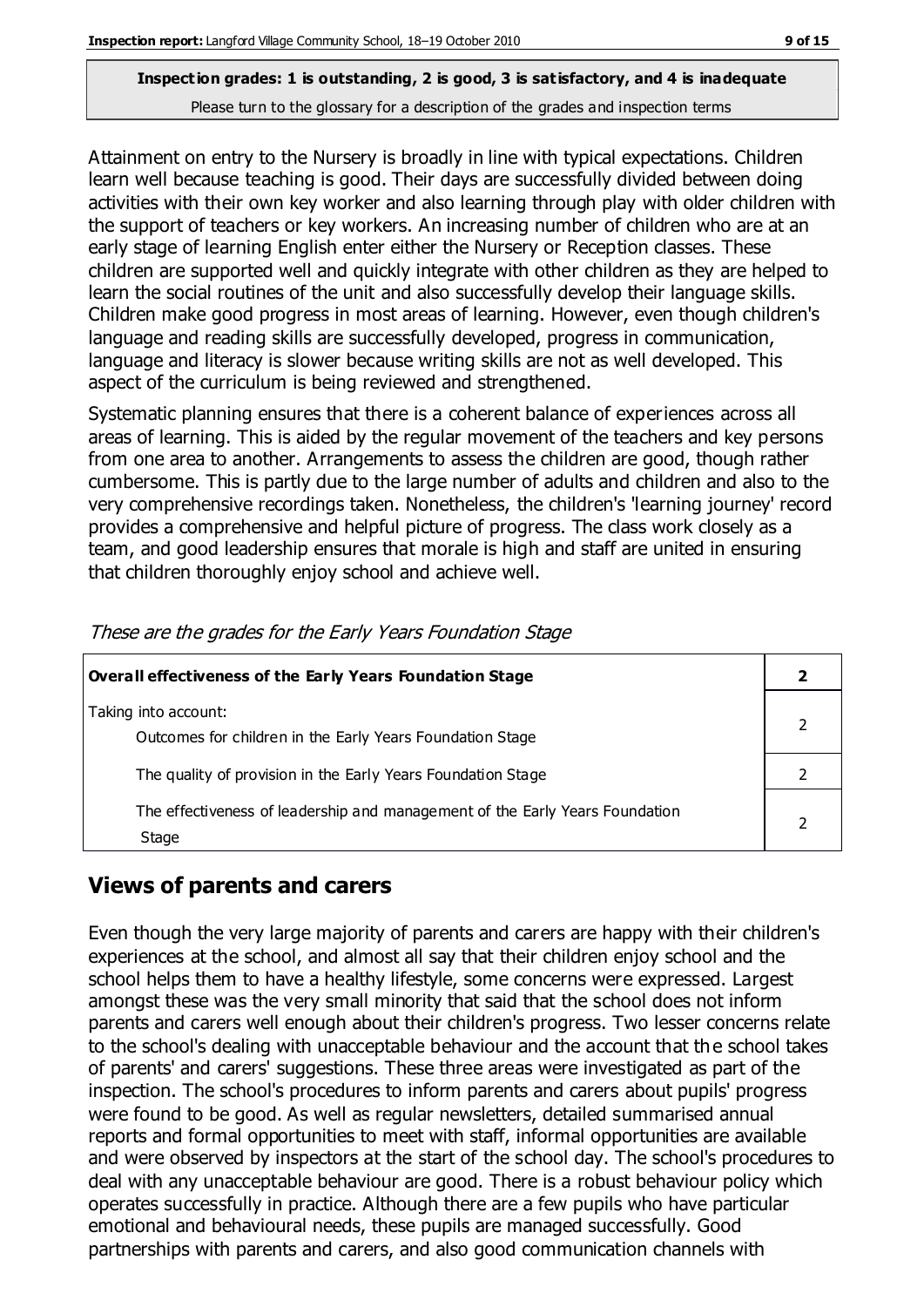#### **Inspection grades: 1 is outstanding, 2 is good, 3 is satisfactory, and 4 is inadequate**

Please turn to the glossary for a description of the grades and inspection terms

governors, ensure that parents' and carers' views are taken into account. The school is to review these procedures in order to further address these concerns.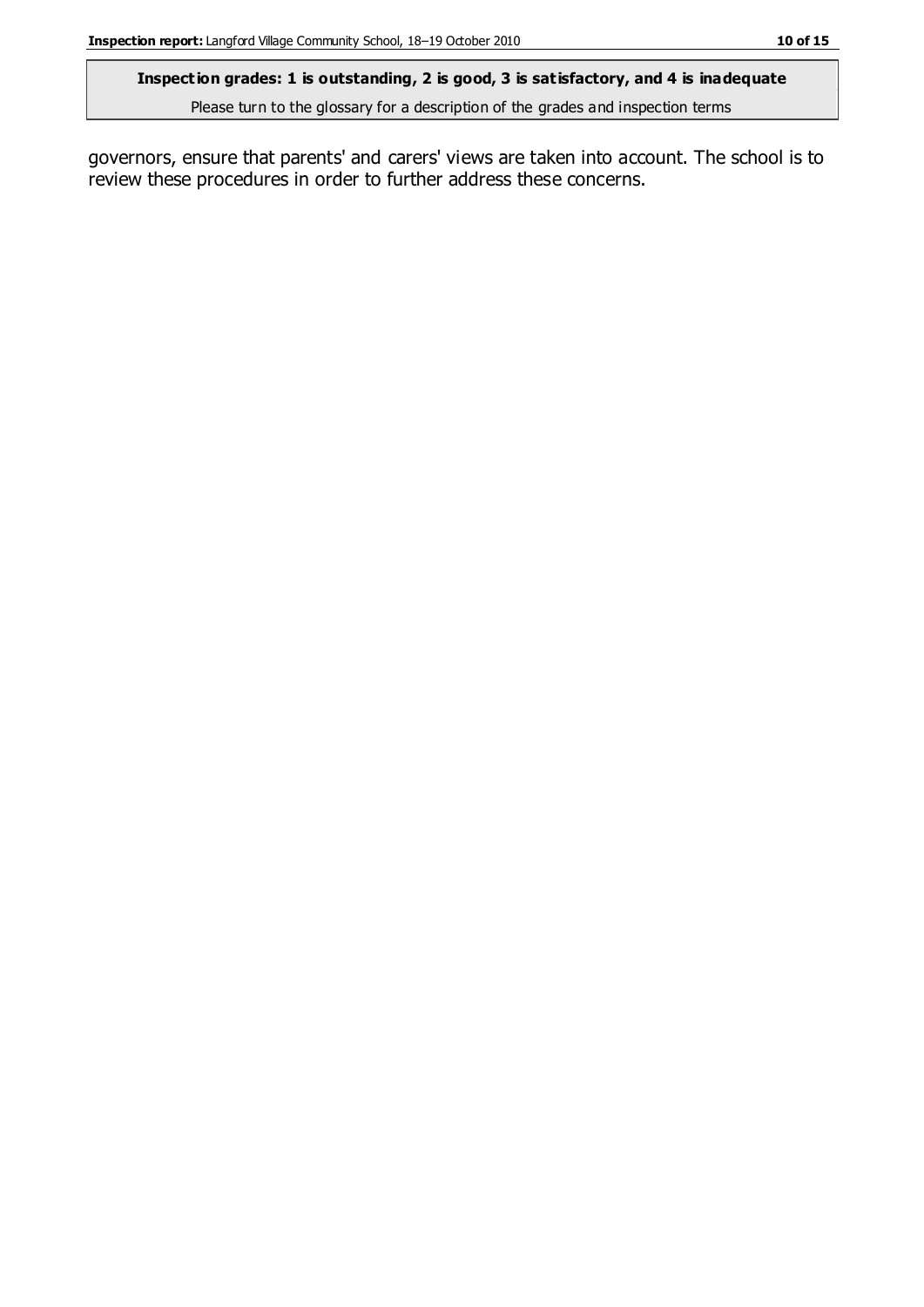#### **Responses from parents and carers to Ofsted's questionnaire**

Ofsted invited all the registered parents and carers of pupils registered at Langford Village Community School to complete a questionnaire about their views of the school.

In the questionnaire, parents and carers were asked to record how strongly they agreed with 13 statements about the school.

The inspection team received 174 completed questionnaires by the end of the on-site inspection. In total, there are 504 pupils registered at the school.

| <b>Statements</b>                                                                                                                                                                                                                                       |              | <b>Strongly</b><br>agree | <b>Agree</b> |               | <b>Disagree</b> |                | <b>Strongly</b><br>disagree |                |
|---------------------------------------------------------------------------------------------------------------------------------------------------------------------------------------------------------------------------------------------------------|--------------|--------------------------|--------------|---------------|-----------------|----------------|-----------------------------|----------------|
|                                                                                                                                                                                                                                                         | <b>Total</b> | $\frac{1}{2}$            | <b>Total</b> | $\frac{1}{2}$ | <b>Total</b>    | $\frac{1}{2}$  | <b>Total</b>                | $\frac{1}{2}$  |
| My child enjoys school                                                                                                                                                                                                                                  | 88           | 51                       | 84           | 48            | 1               | $\mathbf{1}$   | $\mathbf{1}$                | $\mathbf{1}$   |
| The school keeps my child<br>safe                                                                                                                                                                                                                       | 88           | 51                       | 78           | 45            | $\overline{7}$  | 4              | 1                           | $\mathbf{1}$   |
| My school informs me about<br>my child's progress                                                                                                                                                                                                       | 40           | 23                       | 96           | 55            | 26              | 15             | 3                           | $\overline{2}$ |
| My child is making enough<br>progress at this school                                                                                                                                                                                                    | 49           | 28                       | 100          | 57            | 12              | $\overline{7}$ | 4                           | $\overline{2}$ |
| The teaching is good at this<br>school                                                                                                                                                                                                                  | 60           | 34                       | 95           | 55            | 6               | 3              | 3                           | $\overline{2}$ |
| The school helps me to<br>support my child's learning                                                                                                                                                                                                   | 62           | 36                       | 97           | 56            | 8               | 5              | 4                           | $\overline{2}$ |
| The school helps my child to<br>have a healthy lifestyle                                                                                                                                                                                                | 45           | 26                       | 121          | 70            | 4               | $\overline{2}$ | 0                           | $\pmb{0}$      |
| The school makes sure that<br>my child is well prepared for<br>the future (for example<br>changing year group,<br>changing school, and for<br>children who are finishing<br>school, entering further or<br>higher education, or entering<br>employment) | 51           | 29                       | 96           | 55            | 8               | 5              | 3                           | $\overline{2}$ |
| The school meets my child's<br>particular needs                                                                                                                                                                                                         | 56           | 32                       | 96           | 55            | 9               | 5              | 5                           | 3              |
| The school deals effectively<br>with unacceptable behaviour                                                                                                                                                                                             | 38           | 22                       | 102          | 59            | 18              | 10             | 5                           | 3              |
| The school takes account of<br>my suggestions and concerns                                                                                                                                                                                              | 43           | 25                       | 92           | 53            | 17              | 10             | 6                           | 3              |
| The school is led and<br>managed effectively                                                                                                                                                                                                            | 59           | 34                       | 94           | 54            | 8               | 5              | 5                           | 3              |
| Overall, I am happy with my<br>child's experience at this<br>school                                                                                                                                                                                     | 73           | 42                       | 89           | 51            | 5               | 3              | 3                           | $\overline{2}$ |

The table above summarises the responses that parents and carers made to each statement. The percentages indicate the proportion of parents and carers giving that response out of the total number of completed questionnaires. Where one or more parents and carers chose not to answer a particular question, the percentages will not add up to 100%.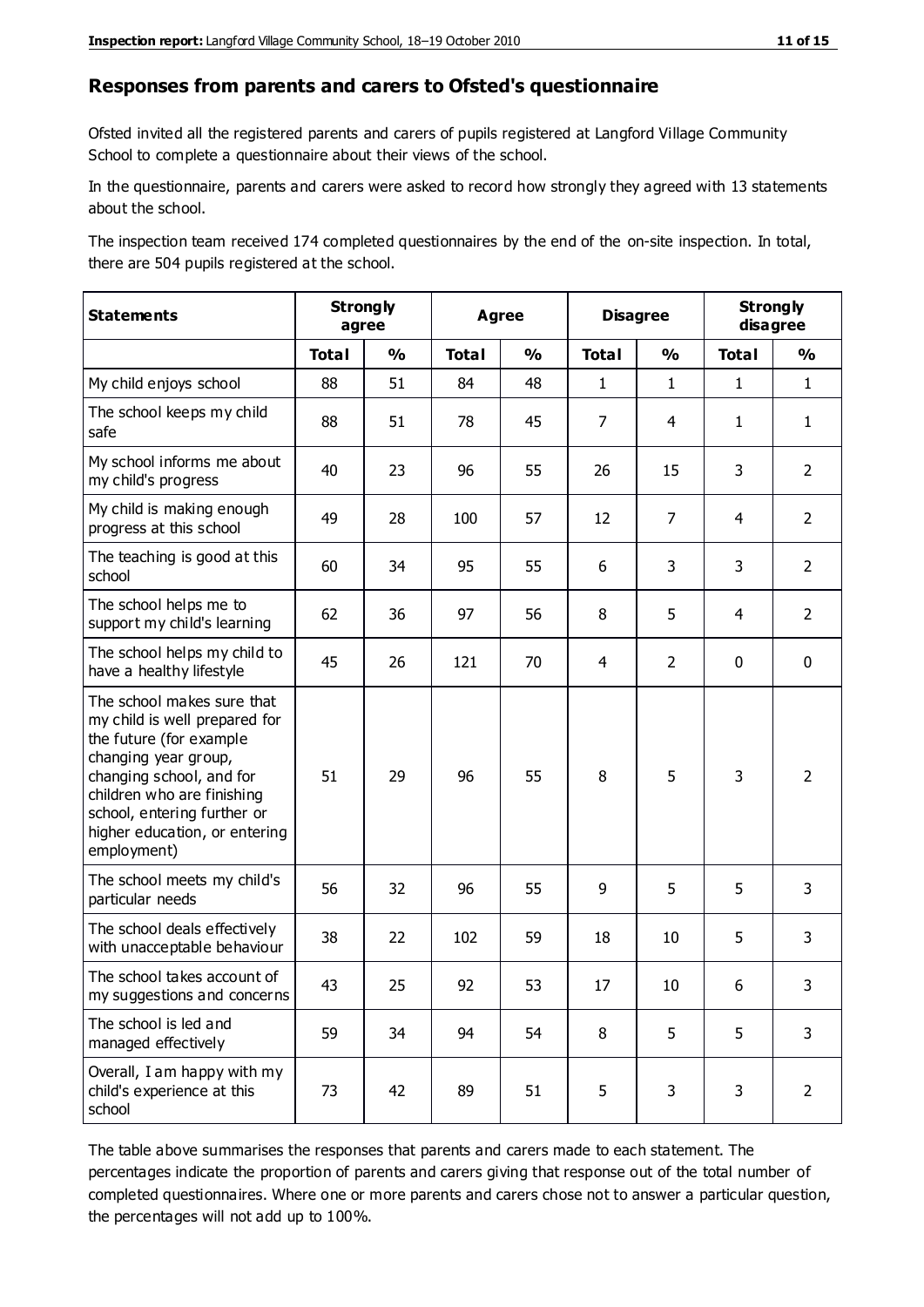# **Glossary**

| Grade   | <b>Judgement</b> | <b>Description</b>                                                                                                                                                                                                            |
|---------|------------------|-------------------------------------------------------------------------------------------------------------------------------------------------------------------------------------------------------------------------------|
| Grade 1 | Outstanding      | These features are highly effective. An outstanding school<br>provides exceptionally well for all its pupils' needs.                                                                                                          |
| Grade 2 | Good             | These are very positive features of a school. A school that<br>is good is serving its pupils well.                                                                                                                            |
| Grade 3 | Satisfactory     | These features are of reasonable quality. A satisfactory<br>school is providing adequately for its pupils.                                                                                                                    |
| Grade 4 | Inadequate       | These features are not of an acceptable standard. An<br>inadequate school needs to make significant improvement<br>in order to meet the needs of its pupils. Ofsted inspectors<br>will make further visits until it improves. |

### **What inspection judgements mean**

### **Overall effectiveness of schools**

|                       | Overall effectiveness judgement (percentage of schools) |      |                     |                   |
|-----------------------|---------------------------------------------------------|------|---------------------|-------------------|
| <b>Type of school</b> | <b>Outstanding</b>                                      | Good | <b>Satisfactory</b> | <b>Inadequate</b> |
| Nursery schools       | 58                                                      | 36   | 4                   | 2                 |
| Primary schools       | 8                                                       | 43   | 40                  | 9                 |
| Secondary schools     | 10                                                      | 35   | 42                  | 13                |
| Sixth forms           | 13                                                      | 39   | 45                  | 3                 |
| Special schools       | 33                                                      | 42   | 20                  | 4                 |
| Pupil referral units  | 18                                                      | 40   | 29                  | 12                |
| All schools           | 11                                                      | 42   | 38                  | 9                 |

New school inspection arrangements were introduced on 1 September 2009. This means that inspectors now make some additional judgements that were not made previously.

The data in the table above are for the period 1 September 2009 to 31 March 2010 and are the most recently published data available (see **[www.ofsted.gov.uk](http://www.ofsted.gov.uk/)**). Please note that the sample of schools inspected during the autumn and spring terms 2009/10 was not representative of all schools nationally, as weaker schools are inspected more frequently than good or outstanding schools.

Percentages are rounded and do not always add exactly to 100. Secondary school figures include those that have sixth forms, and sixth form figures include only the data specifically for sixth form inspection judgements.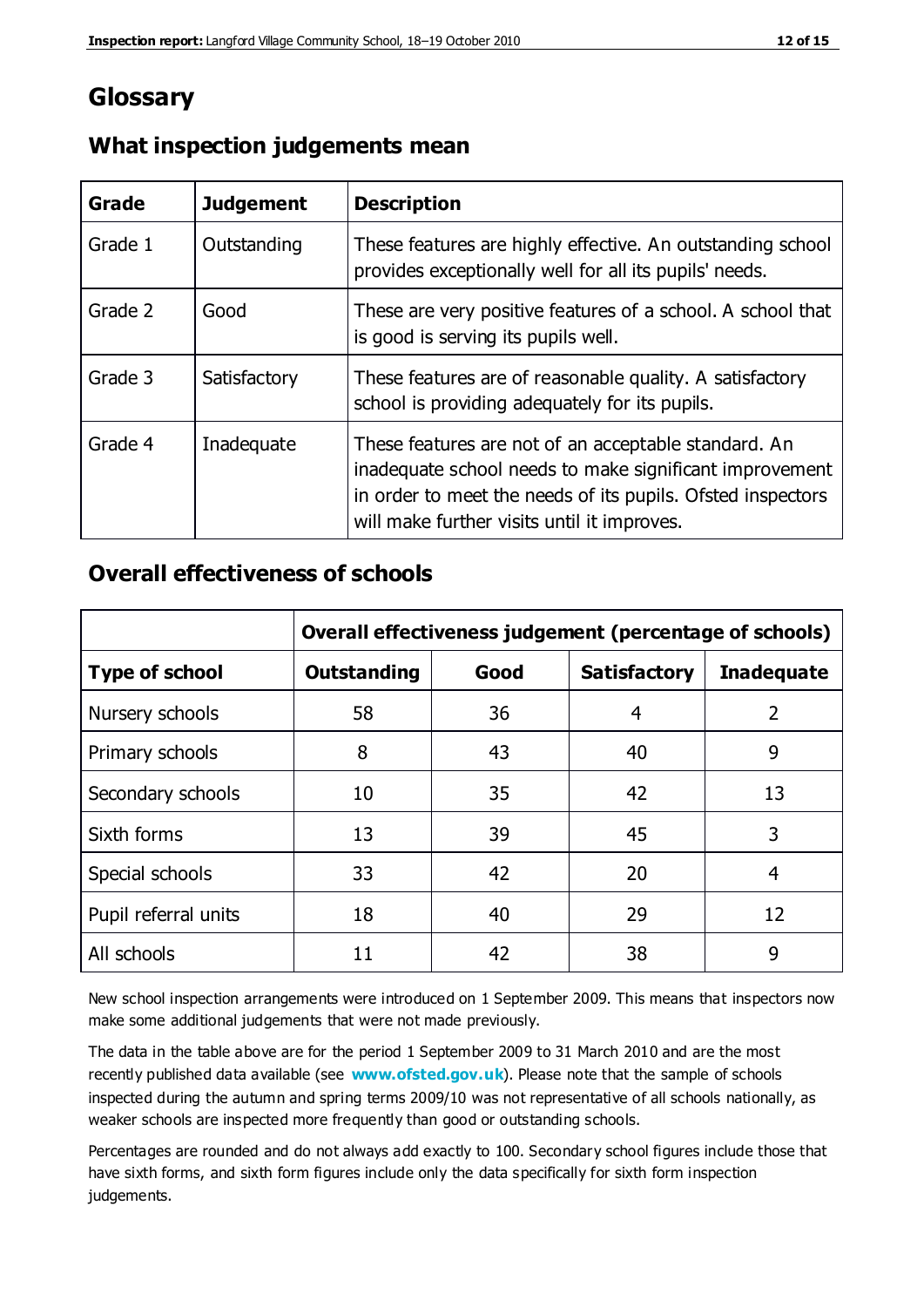# **Common terminology used by inspectors**

| Achievement:               | the progress and success of a pupil in their learning,<br>development or training.                                                                                                                                                          |  |  |
|----------------------------|---------------------------------------------------------------------------------------------------------------------------------------------------------------------------------------------------------------------------------------------|--|--|
| Attainment:                | the standard of the pupils' work shown by test and<br>examination results and in lessons.                                                                                                                                                   |  |  |
| Capacity to improve:       | the proven ability of the school to continue<br>improving. Inspectors base this judgement on what<br>the school has accomplished so far and on the quality<br>of its systems to maintain improvement.                                       |  |  |
| Leadership and management: | the contribution of all the staff with responsibilities,<br>not just the headteacher, to identifying priorities,<br>directing and motivating staff and running the school.                                                                  |  |  |
| Learning:                  | how well pupils acquire knowledge, develop their<br>understanding, learn and practise skills and are<br>developing their competence as learners.                                                                                            |  |  |
| Overall effectiveness:     | inspectors form a judgement on a school's overall<br>effectiveness based on the findings from their<br>inspection of the school. The following judgements,<br>in particular, influence what the overall effectiveness<br>judgement will be. |  |  |
|                            | The school's capacity for sustained<br>improvement.                                                                                                                                                                                         |  |  |
|                            | Outcomes for individuals and groups of pupils.                                                                                                                                                                                              |  |  |
|                            | The quality of teaching.                                                                                                                                                                                                                    |  |  |
|                            | The extent to which the curriculum meets<br>pupils' needs, including, where relevant,<br>through partnerships.                                                                                                                              |  |  |
|                            | The effectiveness of care, guidance and<br>support.                                                                                                                                                                                         |  |  |
| Progress:                  | the rate at which pupils are learning in lessons and<br>over longer periods of time. It is often measured by<br>comparing the pupils' attainment at the end of a key                                                                        |  |  |

stage with their attainment when they started.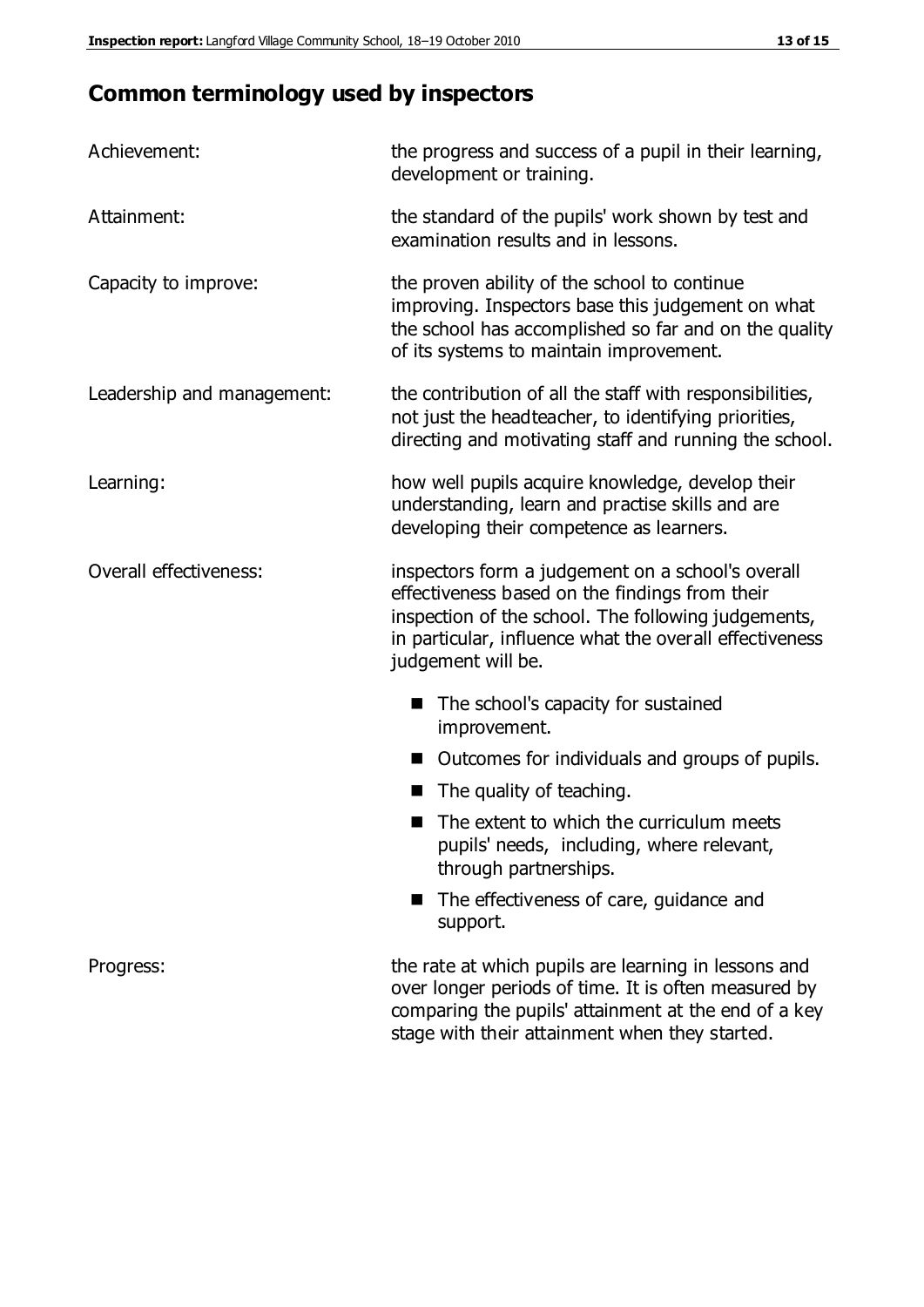### **This letter is provided for the school, parents and carers to share with their children. It describes Ofsted's main findings from the inspection of their school.**

#### 21 October 2010

#### Dear Pupils

#### **Inspection of Langford Village Community School, Bicester OX26 6SX**

On behalf of the inspection team I would like to thank you for your help when we came to visit your school and also to tell you what we found. We enjoyed our visit and we were pleased to see how you enjoy school. We realised this when we saw that your attendance is outstanding!

Yours is a satisfactory school, which means that some things are done well and other things could be improved. You told us that you enjoy learning. Your behaviour is good and you have positive attitudes that help you in your learning. Your parents and carers told us that you are happy and feel safe, and we agree with them. You have a good understanding about being healthy. Your teachers work hard to make lessons interesting for you, and most lessons are good and you now learn well. You told us that you enjoy all the trips and visits that the school organises, particularly your residential visits. These things help to make sure that you enjoy learning. The staff look after you well and take good care of you.

We have asked your headteacher and staff to take some action to make sure that improvements continue. We want you to improve your grammar and punctuation skills in writing, and to make sure that your mental calculation skills in numeracy are also improved. We have also asked your headteacher to make sure that all your lessons are of at least good quality. To do this, we have suggested that your teachers make sure that the work that they set for you is challenging, particularly for those of you that find learning easy, and also that your teachers make sure that you learn quickly. We have also asked the staff to make sure that you know and understand your targets for literacy and numeracy.

We hope that all of you continue to enjoy school and learning.

Yours sincerely

Keith Sadler Lead inspector